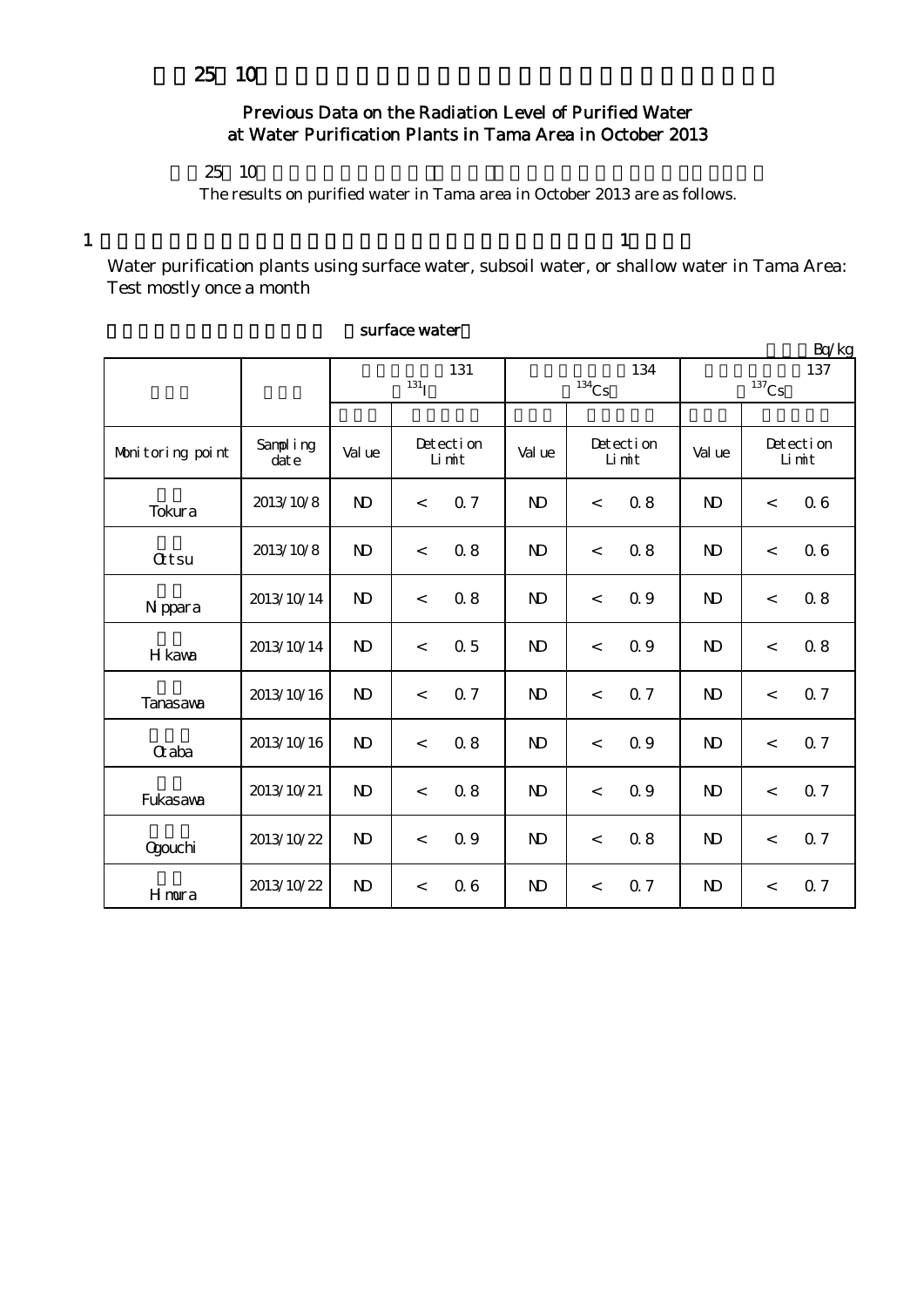subsoil water

|                  |                  | 131<br>131 <sub>I</sub> |                    |     |                | $^{134}\mathrm{Cs}$ | 134 | $\frac{1}{2}$<br>137<br>$^{137}\mathrm{Cs}$ |                    |     |
|------------------|------------------|-------------------------|--------------------|-----|----------------|---------------------|-----|---------------------------------------------|--------------------|-----|
|                  |                  |                         |                    |     |                |                     |     |                                             |                    |     |
| Monitoring point | Sampling<br>date | Val ue                  | Detection<br>Limit |     | Val ue         | Detection<br>Limit  |     | Val ue                                      | Detection<br>Limit |     |
| Chi gasedai ni   | 2013/10/9        | $\mathbf{D}$            | 0.8<br>$\,<$       |     | N <sub>D</sub> | $\,<$               | 0.7 | $\mathbf{D}$                                | $\lt$              | 0.7 |
| H nat awada      | 2013/10/9        | $\mathbf{N}$            | $\,<$              | 0.7 | N <sub>D</sub> | $\lt$               | 0.9 | $\mathbf{D}$                                | $\lt$              | 0.8 |
| Nari ki          | 2013/10/15       | $\mathbf{D}$            | $\,<\,$            | 0.8 | N <sub>D</sub> | $\,<$               | 0.7 | $\mathbf{D}$                                | $\lt$              | 0.8 |
| Fut anat ao      | 2013/10/15       | $\mathbf{D}$            | $\,<$              | 0.8 | N <sub>D</sub> | $\,<$               | 0.8 | N <sub>D</sub>                              | $\lt$              | Q 7 |
| Takat suki       | 2013/10/21       | $\mathbf{N}$            | $\,<$              | 06  | N <sub>D</sub> | $\prec$             | 06  | $\mathbf{D}$                                | $\lt$              | 06  |
| Savai dai i chi  | 2013/10/23       | $\mathbf{N}$            | $\,<\,$            | 06  | N <sub>D</sub> | $\,<$               | 0.8 | $\mathbf{D}$                                | $\lt$              | 0.7 |
| Savai dai ni     | 2013/10/23       | $\mathbf{N}$            | $\,<$              | 0.7 | <b>N</b>       | $\,<$               | 0.8 | $\mathbf{D}$                                | $\lt$              | 0.7 |
| Mitakesann       | 2013/10/28       | $\mathbf{D}$            | $\,<\,$            | 08  | <b>N</b>       | $\,<\,$             | 0.9 | N <sub>D</sub>                              | $\lt$              | 0.9 |

## shallow well

|                  |                           |              |                    | Bq/kg          |                    |                     |                           |  |
|------------------|---------------------------|--------------|--------------------|----------------|--------------------|---------------------|---------------------------|--|
|                  |                           |              | 131                |                | 134                | 137                 |                           |  |
|                  |                           |              | 131 <sub>T</sub>   |                | $134$ Cs           | $^{137}\mathrm{Cs}$ |                           |  |
|                  |                           |              |                    |                |                    |                     |                           |  |
| Monitoring point | Sampling<br>$\dot{d}$ ate | Val ue       | Detection<br>Limit | Val ue         | Detection<br>Limit | Val ue              | Detection<br>Limit        |  |
| Sugi nami        | 2013/10/10                | $\mathbf{N}$ | 06<br>$\,<\,$      | N)             | 0.7<br>$\lt$       | ND                  | 0.9<br>$\lt$              |  |
| kamiisi hara     | 2013/10/10                | $\mathbf{N}$ | 0.7<br>$\lt$       | N <sub>D</sub> | Q 7<br>$\,<$       | N <sub>D</sub>      | Q <sub>7</sub><br>$\,<\,$ |  |
| Kaniyot sugi     | 2013/10/28                | $\mathbf{N}$ | 06<br>$\,<\,$      | N)             | 0.7<br>$\,<\,$     | N)                  | Q <sub>7</sub><br>$\,<\,$ |  |

単位:Bq/kg